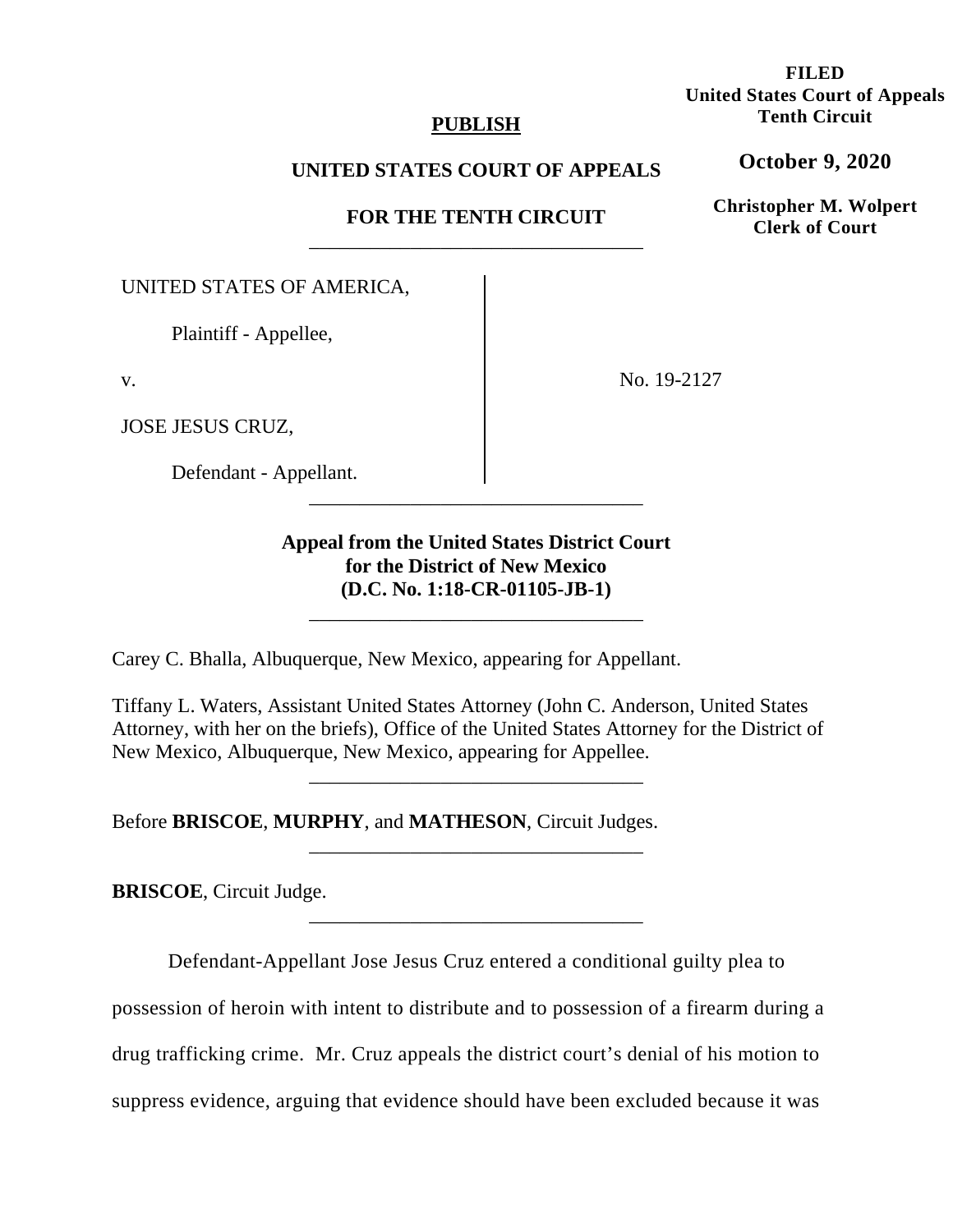the result of an unlawful search and seizure. Exercising jurisdiction under 28 U.S.C. § 1291, we affirm.

### **I**

Mr. Cruz was charged in a four-count superseding indictment: Count 1, being a felon in possession of a firearm, in violation of 18 U.S.C. § 922(g)(1); Count 2, possession of fifty grams or more of methamphetamine with intent to distribute, in violation of 21 U.S.C.  $\S$ § 841(a)(1) and 841(b)(1)(A); Count 3, possession of heroin with intent to distribute, in violation of 21 U.S.C.  $\S$  841(a)(1) and 841(b)(1)(C); Count 4, using and carrying a firearm during and in furtherance of a drug trafficking crime, in violation of 18 U.S.C. §  $924(c)(1)(A)(i)$ . ROA, Vol. I at 46–47. Mr. Cruz moved to suppress evidence police recovered during a search of Mr. Cruz's residence and vehicle, arguing that police officers made a warrantless entry into his home unsupported by probable cause and that no exigent circumstances justified the entry. *Id.* at 11–24.

At the hearing on the motion to suppress, Detective Gerald Koppman of the Bernalillo County Sheriff's Department testified to the following: In the fall of 2016, Detective Koppman learned that a person named "Chino," who was subsequently identified as Mr. Cruz, was trafficking narcotics. *Id.*, Vol. III at 13. Mr. Cruz was on federal probation at the time, and Detective Koppman arranged to meet with him to obtain information about another drug trafficker who was a target of Detective Koppman's investigation. *Id.* at 13–14. Mr. Cruz admitted to trafficking and selling drugs. *Id.* at 14. Detective Koppman concluded any contact with Mr. Cruz after the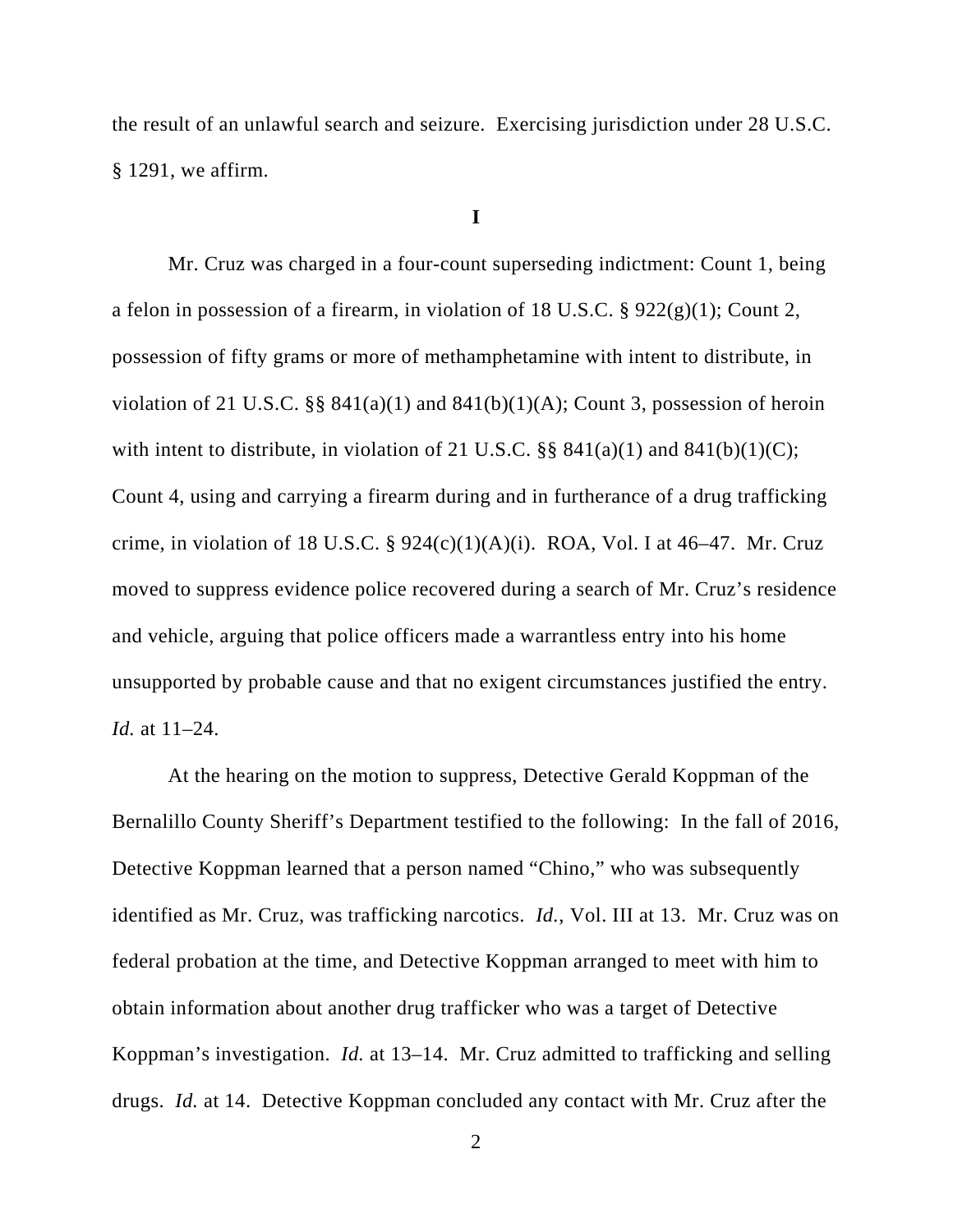target was apprehended. *Id.* at 15. Approximately a year later, in early August 2017, a confidential informant (CI) told Detective Koppman about a person named "Chino" who was selling large quantities of narcotics. *Id.* at 16. Detective Koppman showed the CI a photograph of Mr. Cruz, whom the CI identified as "Chino." *Id.* The CI stated that he<sup>[1](#page-2-0)</sup> had met Mr. Cruz outside of Mr. Cruz's residence at Lansing and Airway to purchase methamphetamine. *Id.* at 16–17. The CI also provided a phone number for Mr. Cruz. *Id.*, Vol. I at 28. The CI believed Mr. Cruz was obtaining narcotics through a trafficker from Arizona who moved hundreds of pounds of narcotics through Albuquerque monthly. *Id.*, Vol. III at 20.

On September 5, 2017, Detective Koppman executed a search warrant on another suspect and found a large quantity of methamphetamine. *Id.* at 16, 46. The suspect agreed to cooperate with Detective Koppman as a Confidential Source (CS). The CS named "Chino" as his supplier, and when shown a photograph of Mr. Cruz, the CS said that was the person he knew as "Chino." *Id.* at 16. The CS stated that he regularly conducted narcotic transactions with Mr. Cruz at the intersection of Lansing and Airway. *Id.* at 16–17. The CS also showed Detective Koppman text messages on his phone from Mr. Cruz, discussing the amount of methamphetamine that the CS was ordering from Mr. Cruz and describing the methamphetamine. *Id.*, Vol. I at 29. The CS provided three different phone numbers used by Mr. Cruz, including one that matched the number provided by the CI. *Id.* Both the CS and Detective Koppman

<span id="page-2-0"></span><sup>&</sup>lt;sup>1</sup> The record is not clear as to the gender of the CI, and the pronoun "he" is used throughout the opinion for ease of reference.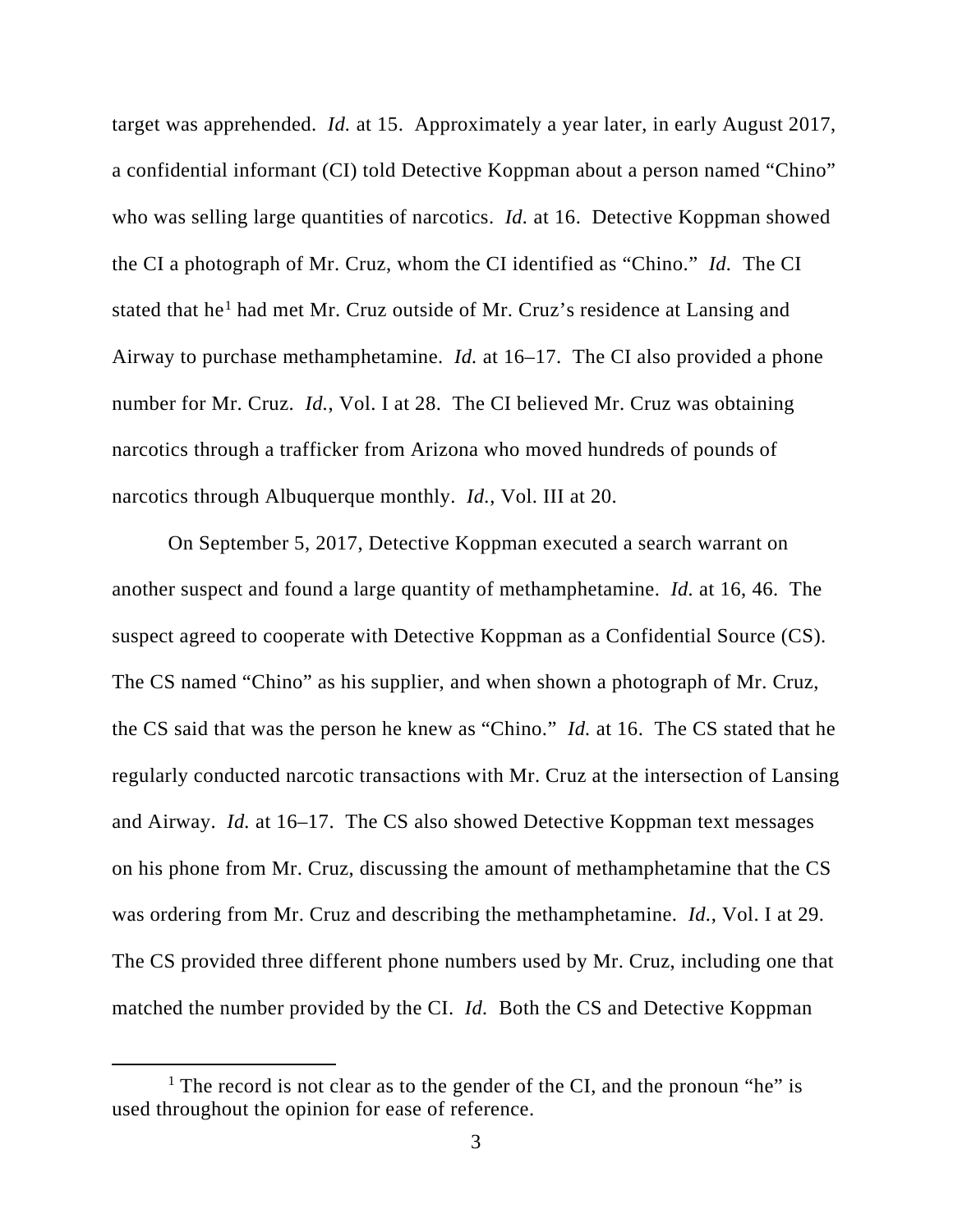believed Mr. Cruz did not keep drugs at his home because, given his probation status, it was subject to search at any time. *Id.*, Vol. III at 17, 27, 37.

Detective Koppman asked the CS to call Mr. Cruz and request that Mr. Cruz bring a few ounces of methamphetamine to the CS. *Id.* at 17, 22, 26. Detective Koppman listened as the CS ordered several ounces of methamphetamine from Mr. Cruz. *Id.* at 17, 26. Mr. Cruz agreed to provide the methamphetamine after he returned from work and told the CS he would call him later. *Id.* at 17.

Detective Koppman, however, did not plan to conduct a controlled buy. His objective was to conduct an investigative detention with Mr. Cruz and convince Mr. Cruz to "flip" on a bigger target. *Id.* at 29–30. Detective Koppman did not want to arrest Mr. Cruz if he was willing to flip, and he did not intend to search Mr. Cruz's home because he did not believe Mr. Cruz would store drugs there. *Id.* at 30–31, 47.

Detective Koppman and other officers went to Mr. Cruz's residence to conduct surveillance while waiting for the arranged drug deal between Mr. Cruz and the CS. *Id.* at 17–18. Shortly after Detective Koppman arrived at the residence, the CS called Detective Koppman and told him that Mr. Cruz instructed the CS to meet in front of the residence in fifteen minutes. *Id.* at 22, 24. Approximately fifteen minutes later, Detective Koppman observed Mr. Cruz come out of his residence, open his gate, and walk out onto the street. *Id.* at 24. According to Detective Koppman, Mr. Cruz began looking around as if he were waiting for someone, consistent with behavior expected of someone about to engage in a narcotics transaction. *Id.* at 24–25.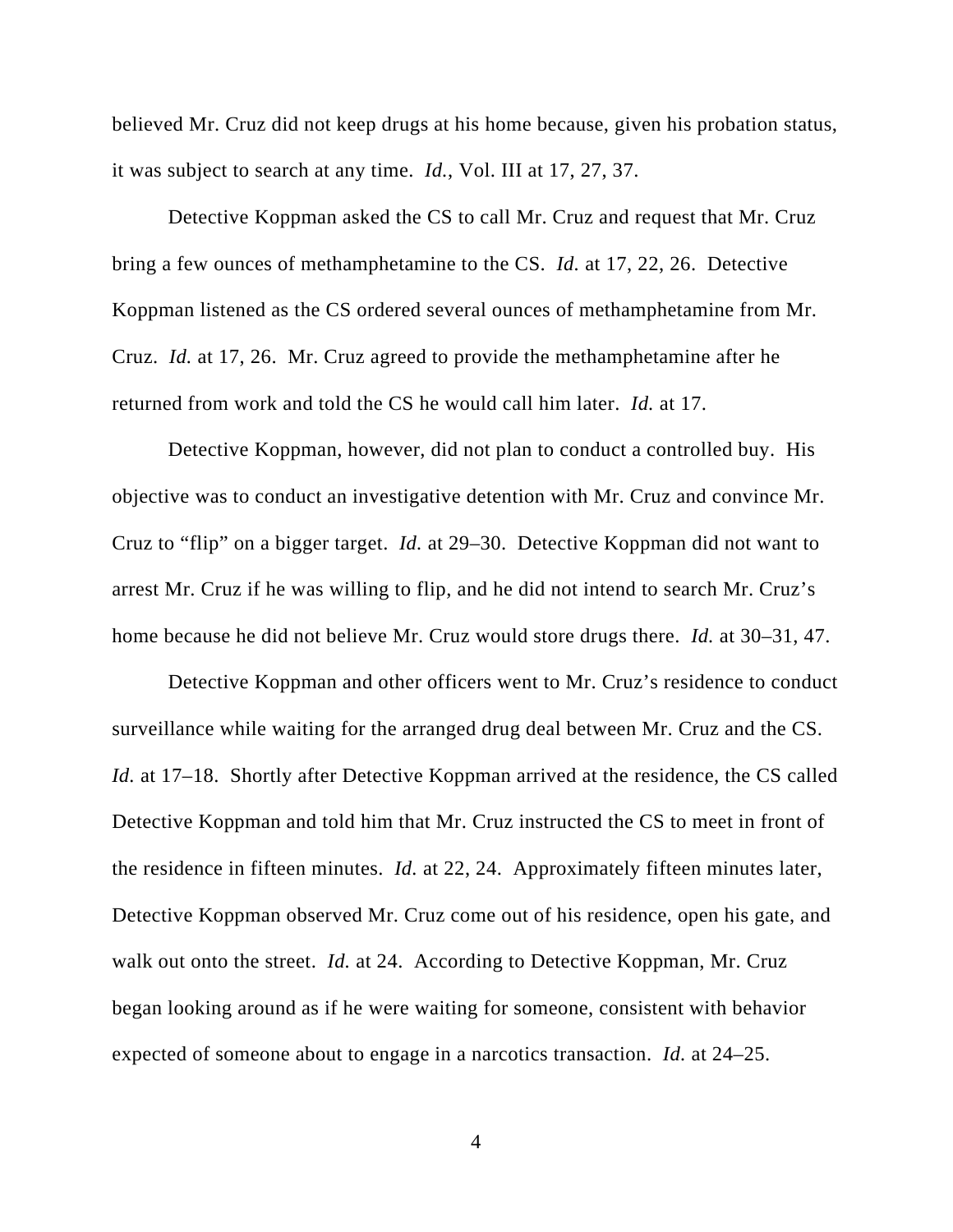At this point, Detective Koppman began to walk up to Mr. Cruz to speak with him. *Id.* at 25. But when Mr. Cruz saw the law enforcement officers, he ran back onto his property. *Id.* Detective Koppman instructed Mr. Cruz to stop and get on the ground, but Mr. Cruz kept running. *Id.* at 47.

Detective Koppman believed, based on his experience, that Mr. Cruz was going to destroy evidence. *Id.* at 26. He explained, "If [narcotics traffickers are] running away from us, it's usually because they have evidence that they don't want to be found with, and they want to try to get rid of it. Usually flushing it. Flushing it or throwing it over a fence, throwing it on a roof. I've seen it all." *Id.*

After Mr. Cruz ran, officers chased him as he ran, and then followed him as he entered his home. *Id.* at 32. They saw Mr. Cruz come out of his bathroom and took him into custody. *Id.* at 32–33. Mr. Cruz's arm was wet up to the elbow, and officers could see what appeared to be a bag of methamphetamine in the toilet. *Id.* The officers detained Mr. Cruz, but they did not search anywhere else in the home at that time. *Id.* at 33–34, 36.

After detaining Mr. Cruz, the officers read him his *Miranda* warnings and sat him on the couch. *Id.* at 30, 34. They offered him the option of consenting to a search, or having the officers obtain a search warrant. Mr. Cruz cooperated and provided the officers with consent to search "whatever [the officers] want[ed] to search." *Id.* (quotations omitted).

Pursuant to this consent, officers searched Mr. Cruz's residence. *Id.* The bag recovered from the toilet contained ten grams of methamphetamine. *Id.*, Vol. I at 30.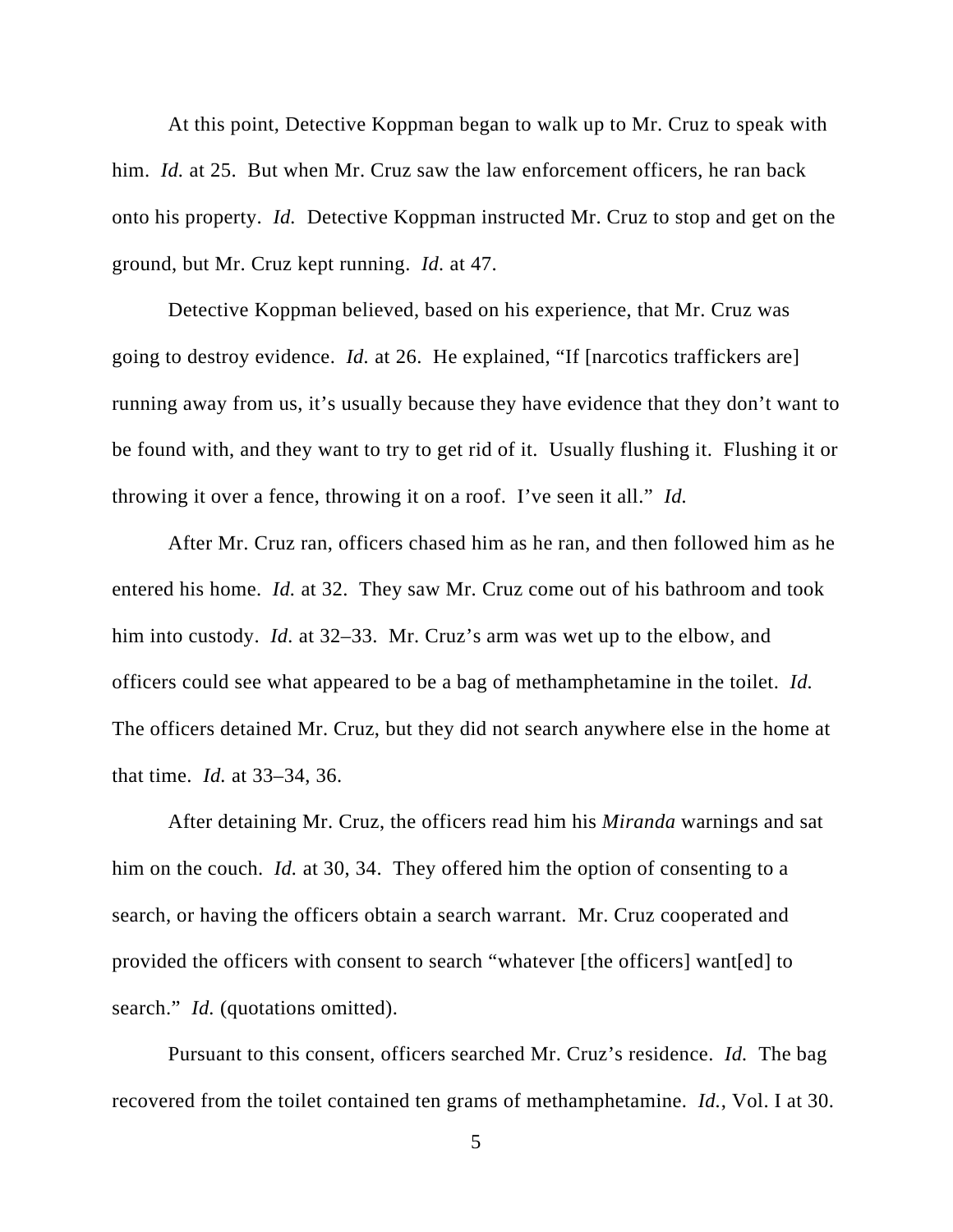Officers found two firearms in the living room; one firearm in the bedroom; approximately fifteen ounces of methamphetamine in the trunk of a vehicle; and twenty grams of methamphetamine, twenty-three grams of heroin, and a firearm in a purse in his car. *Id.* at 30–32. On Mr. Cruz's person, officers found bags in his pocket containing sixteen grams of methamphetamine and eight grams of heroin. *Id.*, at 30.

The district court denied Mr. Cruz's motion to suppress, concluding that the warrantless entry into his home was supported by probable cause and justified by exigent circumstances—specifically, the destruction of evidence and the hot pursuit of a suspect. *Id.* at 140–41, 144. Mr. Cruz subsequently entered a conditional plea to Counts 3 and 4 of the superseding indictment. *Id.* at 145–55. The district court sentenced Mr. Cruz to a total of 360 months' imprisonment. *Id.* at 156–63. Mr. Cruz has timely appealed and only challenges the district court's denial of his motion to suppress.

### **II**

When reviewing a denial of a defendant's motion to suppress, we view the evidence in the light most favorable to the government. *United States v. Smith*, 531 F.3d 1261, 1265 (10th Cir. 2008). We review the court's factual findings for clear error. *Id.* However, we review de novo the ultimate question of reasonableness under the Fourth Amendment. *Id.* The existence of exigent circumstances is a mixed question of law and fact. *United States v. Anderson*, 154 F.3d 1225, 1233 (10th Cir. 1998). "Although we accept underlying fact findings unless they are clearly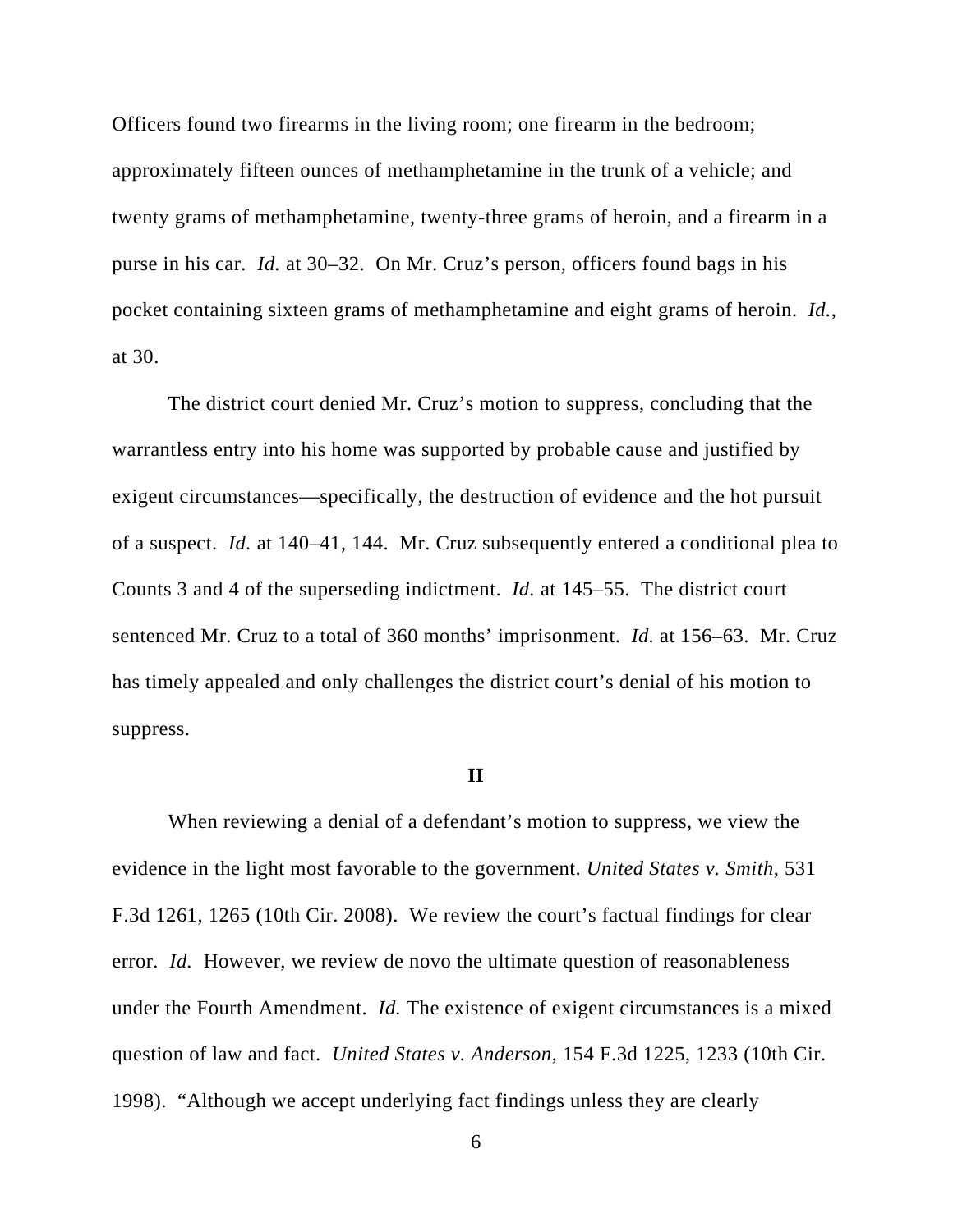erroneous, the determination of whether those facts satisfy the legal test of exigency is subject to de novo review." *Id.* (quotations omitted).

Under the Fourth Amendment and applicable case law, warrantless searches and seizures are presumptively unreasonable. *Brigham City v. Stuart*, 547 U.S. 398, 403 (2006); *United States v. Najar*, 451 F.3d 710, 713 (10th Cir. 2010). Warrantless searches inside the home are particularly suspect, and the Supreme Court has recognized that even with probable cause, police officers may not enter a dwelling to make an arrest absent consent or exigent circumstances. *Brigham City*, 547 U.S. at 403. Under the exclusionary rule, the government may not introduce evidence obtained in violation of the Fourth Amendment. *United States v. Esquivel-Rios*, 786 F.3d 1299, 1306 (10th Cir. 2015).

When analyzing warrantless arrests that begin outside the home and end with police chasing a suspect into his residence, we ask whether police had probable cause to make the arrest in the first place and then whether there were exigent circumstances to justify the officers' intrusion into the home. *See United States v. Martin*, 613 F.3d 1295, 1303 (10th Cir. 2010) ("Having determined that officers had probable cause to effect an arrest . . . the question remains whether exigent circumstances existed to justify doing so in [defendant's home.]"). To uphold Mr. Cruz's warrantless arrest, we must determine whether the police officers had probable cause to arrest him and whether there were exigent circumstances to justify his arrest within his house. The district court concluded that there was probable cause for Mr. Cruz's warrantless arrest, and that two exigent circumstances justified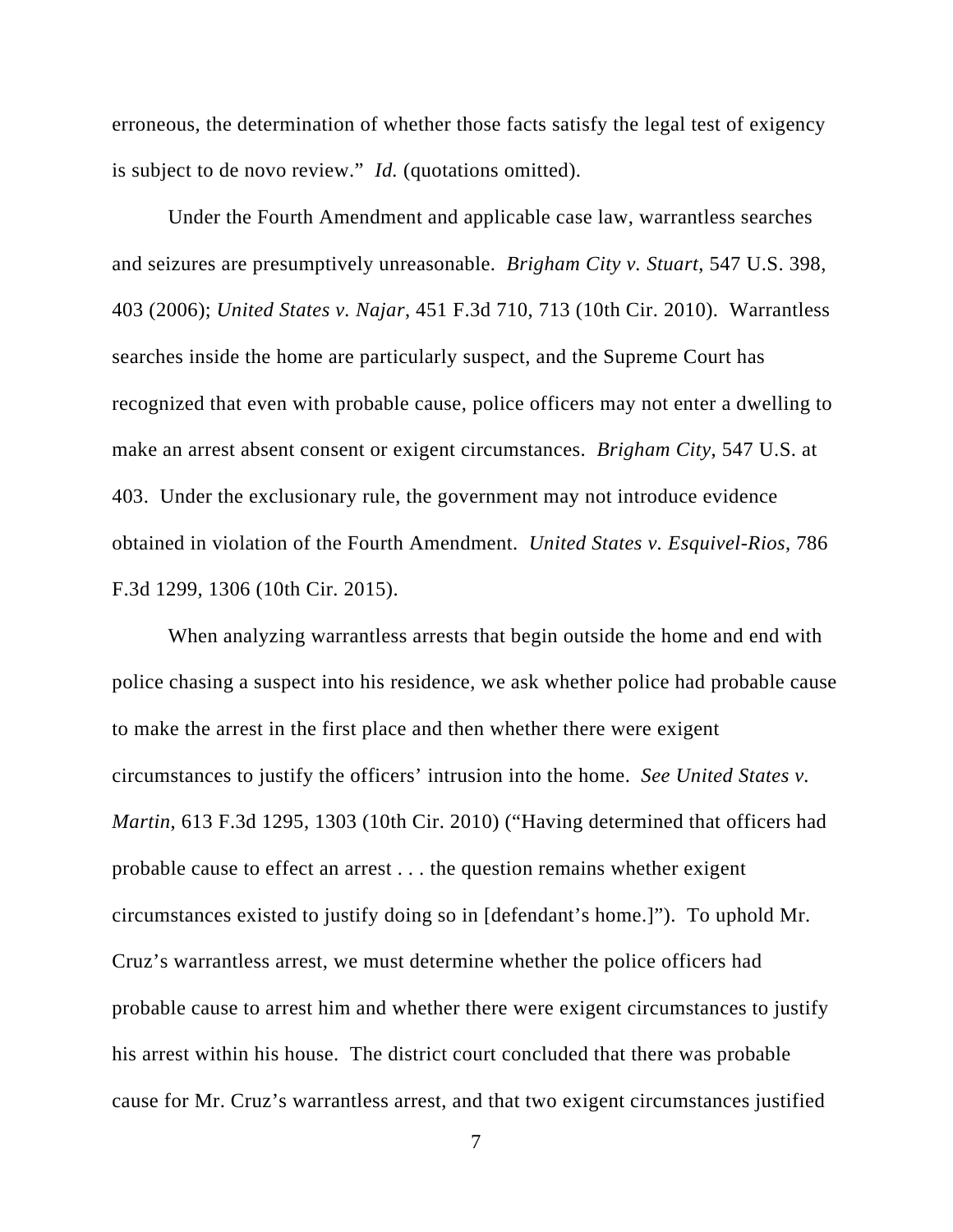the warrantless entry into his residence: (1) the destruction of evidence and (2) the hot pursuit of a suspect. ROA, Vol. I at 140.

### **III**

### A. Probable Cause

Mr. Cruz argues that the district court erred in finding that there was probable cause for his arrest. Aplt. Br. at 12. To determine whether there was probable cause for Mr. Cruz's arrest, we look to see "whether at that moment the facts and circumstances within [the officer's] knowledge and of which they had reasonably trustworthy information were sufficient to warrant a prudent [officer] in believing that the [defendant] had committed or was committing an offense." *United States v. Snow*, 82 F.3d 935, 942 (10th Cir. 1996) (last alteration added) (quoting *Beck v. Ohio*, 379 U.S. 89, 91 (1964)). "Probable cause must be evaluated in light of circumstances as they would have appeared to a prudent, cautious, trained police officer," *United States v. Morgan*, 936 F.2d 1561, 1568 (10th Cir. 1991), and "[p]robable cause determinations are properly made using a totality-of-thecircumstances analysis," *id.* at 1569. "[P]robable cause requires only a probability or substantial chance of criminal activity, not an actual showing of such activity." *Illinois v. Gates*, 462 U.S. 213, 243 n.13 (1983).

Moreover, where, as here, probable cause is based on information received from a confidential informant and a confidential source, "the court makes a probable cause determination based on the totality of the circumstances, including the informant's veracity, reliability, and basis of knowledge." *United States v. Hendrix*,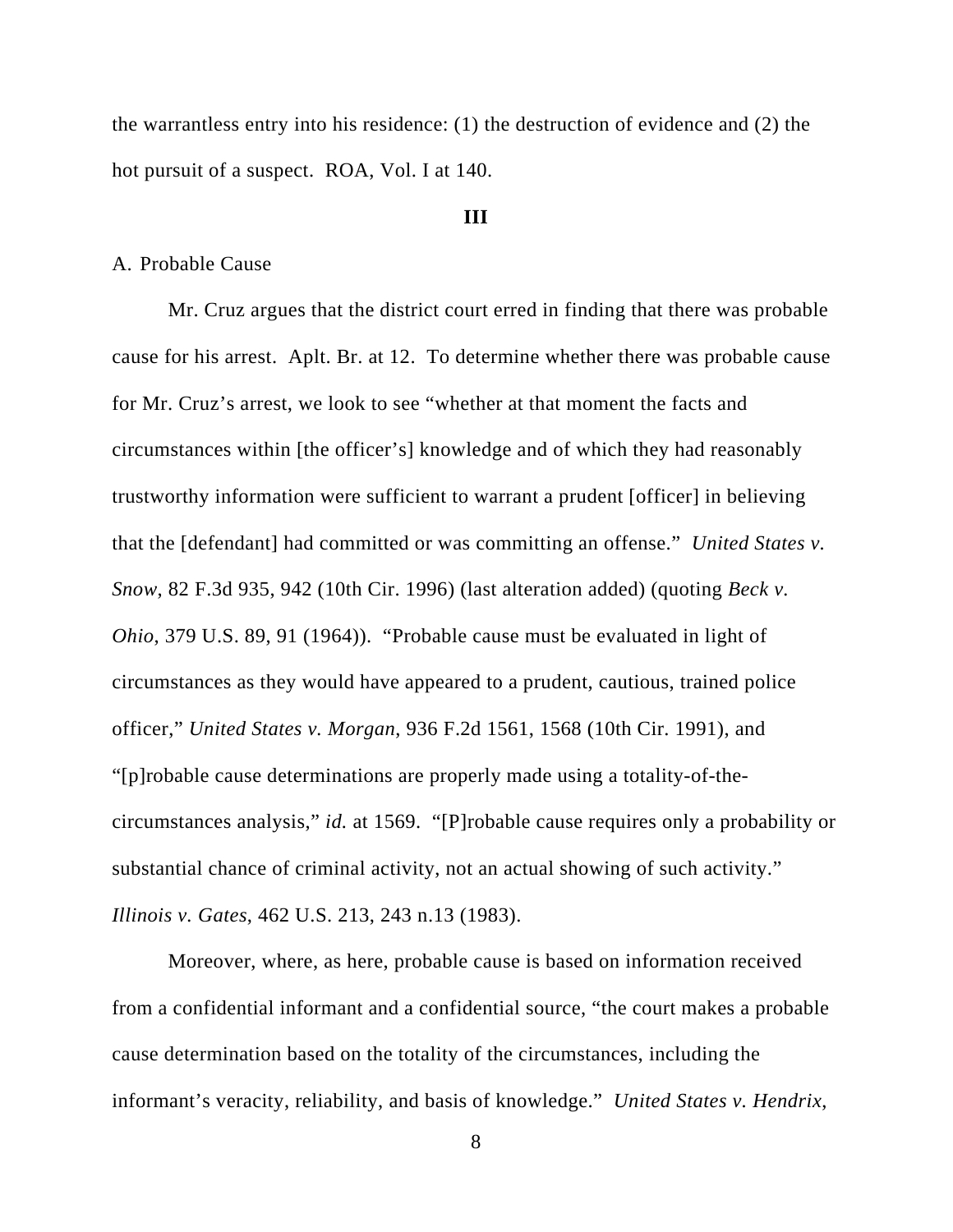664 F.3d 1334, 1338 (10th Cir. 2011). Information received from these sources which provides "highly specific or personal details from which one could reasonably infer that the informant had firsthand knowledge about the claimed criminal activity" is more likely to support probable cause. *United States v. Quezada-Enriquez*, 567 F.3d 1228, 1233 (10th Cir. 2009). Further, information from any source (whether a mere tipster, a confidential source, or a confidential informant) is more reliable if it is confirmed, and thereby corroborated, by officers' independent observations. *Hendrix*, 554 F.3d at 1338.

Here, considering all that the officers knew when they approached Mr. Cruz outside his home, they had probable cause to arrest him at that time. The officers knew that Mr. Cruz had trafficked drugs in the past, based on his own admission to Detective Koppman in 2016. *See United States v. Artez*, 389 F.3d 1106, 1114 (10th Cir. 2004) ("[C]riminal history, combined with other factors, can support a finding of reasonable suspicion or probable cause."). In addition, Detective Koppman received highly specific information from both a CI and CS that Mr. Cruz was presently trafficking narcotics. The CI provided details supporting his claim of firsthand knowledge of Mr. Cruz's drug dealing, including a description of the location of Mr. Cruz's home; providing a phone number for Mr. Cruz; and identifying him in a photograph. *See United States v. Tuter*, 240 F.3d 1292, 1298 (10th Cir. 2001) (observing that "highly specific or personal details" can support the reasonable inference that a source has firsthand knowledge). Moreover, the information from the CI was corroborated by the CS. The CS identified a photograph of Mr. Cruz;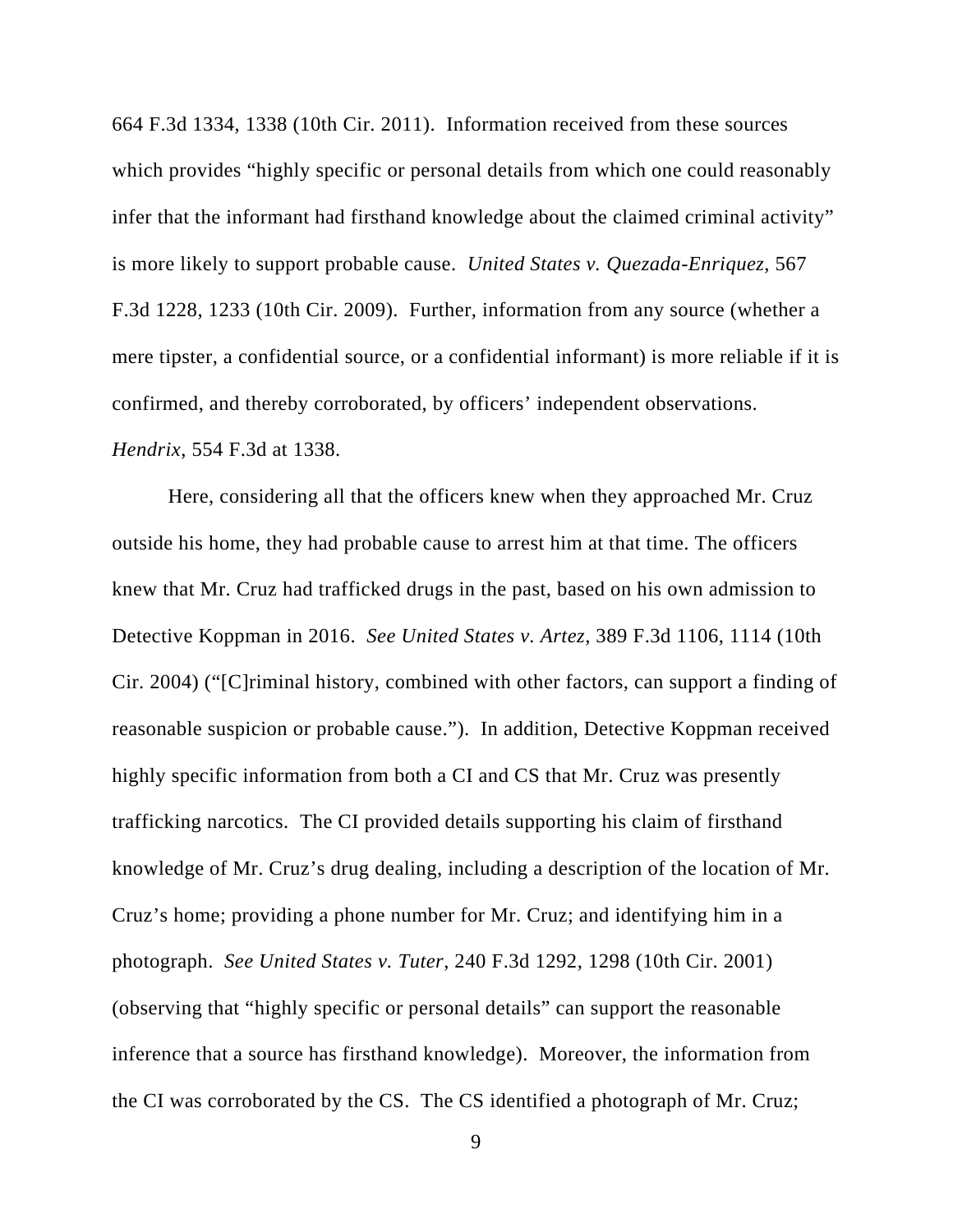provided one of Mr. Cruz's phone numbers that matched that provided by the CI; and showed Detective Koppman text message exchanges with Mr. Cruz describing the methamphetamine and the amount the CS was ordering from Mr. Cruz. *See Artez*, 389 F.3d at 1114 (noting that information received "from a second informant can also help corroborate information from a confidential informant"). Officers also confirmed the information from both the CI and CS through independent observation by asking the CS to set up a drug buy with Mr. Cruz while officers listened. The CS called Detective Koppman and told him that Mr. Cruz had asked to meet the CS at the intersection in front of Mr. Cruz's house in fifteen minutes. At the agreed-upon time, Mr. Cruz walked out onto the street and began looking around as if waiting to meet someone, behavior Detective Koppman believed was consistent with a drug transaction. It is also relevant that Mr. Cruz fled upon seeing the officers. *See United States v. Polly*, 630 F.3d 991, 999 (10th Cir. 2011) (noting flight from police can be considered, among other factors, in probable cause analysis). In sum, considering the officers' knowledge of Mr. Cruz's criminal history; detailed, corroborated information from a CI and CS that Mr. Cruz was selling drugs; and Mr. Cruz's behavior at the prearranged drug buy, Detective Koppman had probable cause to arrest Mr. Cruz when he approached Mr. Cruz outside of his home.

Nevertheless, Mr. Cruz argues that there was no probable cause for his arrest unless and until a controlled buy was completed, *see* Aplt. Br. at 12, and that the information obtained from the CI and CS was not reliable, *see id.* at 14. These arguments are unpersuasive. As noted, "probable cause requires only a *probability* or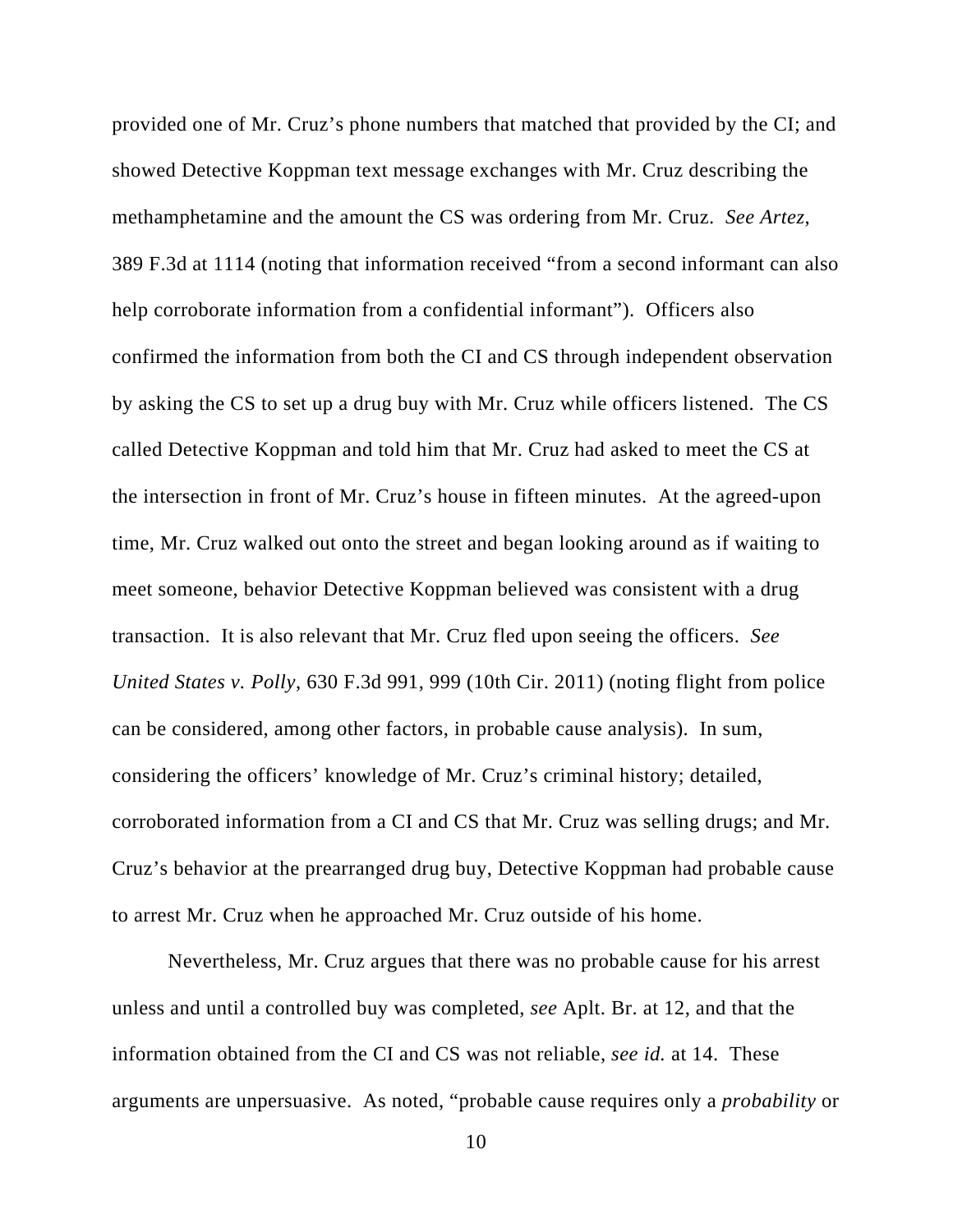substantial chance of criminal activity, not an *actual showing* of such activity." *Gates*, 462 U.S. at 243 n.13 (emphasis added). Mr. Cruz relies on *Aquino* to support his argument, but that case does not stand for the proposition that probable cause arises only if there is a completed controlled buy. *United States v. Aquino*, 836 F.2d 1268 (10th Cir. 1988). In *Aquino*, the police did not have evidence linking the defendant to drug trafficking until a controlled buy was completed. *Id.* at 1272–73. Here, however, there was significant evidence linking Mr. Cruz to drug trafficking even in the absence of a completed controlled buy, including detailed, corroborated information from a CI and CS; text messages between the CS and Mr. Cruz setting up drug transactions; a phone call between the CS and Mr. Cruz arranging for the sale of methamphetamine; and Mr. Cruz appearing for the transaction at the time and place arranged by the CS. *Aquino* only underscores the fact that probable cause determinations are made using a totality of the circumstances approach. Under the totality of the circumstances presented here, probable cause is more than supported.

Mr. Cruz's arguments regarding the reliability of the CI and CS are also without merit. Mr. Cruz states that the CI only provided "vague references to prior drug deals." Aplt. Br. at 15. But the information provided by the CI was quite specific, including the address of Mr. Cruz's residence and his phone number. And contrary to Mr. Cruz's assertion, the CI's information was not stale. While it was provided one month before Mr. Cruz's arrest, the information provided suggested that Mr. Cruz's drug trafficking was ongoing. *See* ROA, Vol. III at 19 (Detective Koppman testifying that the CS identified Mr. Cruz as "the subject that *sells* me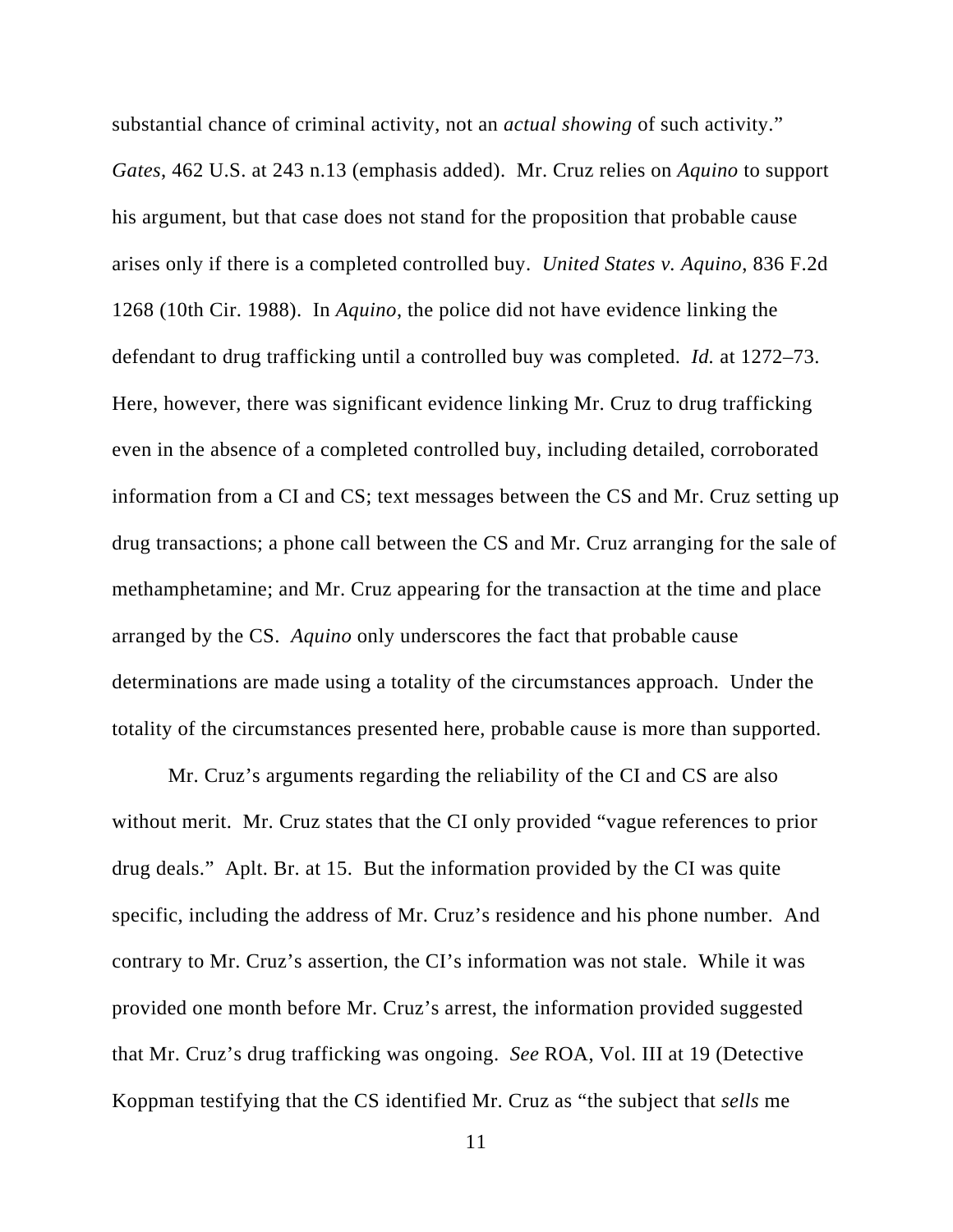narcotics") (emphasis added, quotations omitted). "When the circumstances suggest ongoing criminal activity, the passage of time recedes in importance." *See United States v. Cantu*, 405 F.3d 1173, 1177 (10th Cir. 2005).

Mr. Cruz also points out that the CS had to ask Mr. Cruz for directions to his home and that Mr. Cruz came outside before the CS had parked as instructed. *See* Aplt. Br. at 16. While true, these arguments do not wholly undercut the CS's veracity. The officers corroborated what the CS told them as they watched Mr. Cruz leave his house at the appointed time, head to the street, and look for someone. As the government points out, "[w]hen there is sufficient independent corroboration of an informant's information, there is no need to establish the veracity of the informant." *United States v. Danhauer*, 229 F.3d 1002, 1006 (10th Cir. 2000). Finally, it is irrelevant that the specific amount of methamphetamine in the controlled buy was not established before the arrest. *See* Aplt. Br. at 16. Again, probable cause requires only a probability or substantial chance of criminal activity, not an actual showing of such activity.<sup>[2](#page-11-0)</sup> Here, there was abundant evidence to support probable cause for Mr. Cruz's arrest.

<span id="page-11-0"></span> $2<sup>2</sup>$  Mr. Cruz also contends that Detective Koppman admitted to a lack of probable cause for his arrest. *See* Aplt. Br. at 14. The record, however, only shows that Detective Koppman stated that *prior* to surveilling Mr. Cruz at his residence, officers lacked probable cause to *search his home*. *See* ROA, Vol. III at 37–38. Whether there was probable cause to arrest Mr. Cruz and whether there was probable cause to search his home for drugs are two separate inquiries, and here, officers did not search Mr. Cruz's home until they obtained his consent to do so. *See United States v. Rowland*, 145 F.3d 1194, 1204 (10th Cir. 1998) ("Probable cause to search a person's residence does not arise based solely upon probable cause that the person is guilty of a crime."). Regardless, in addition to having probable cause to arrest Mr.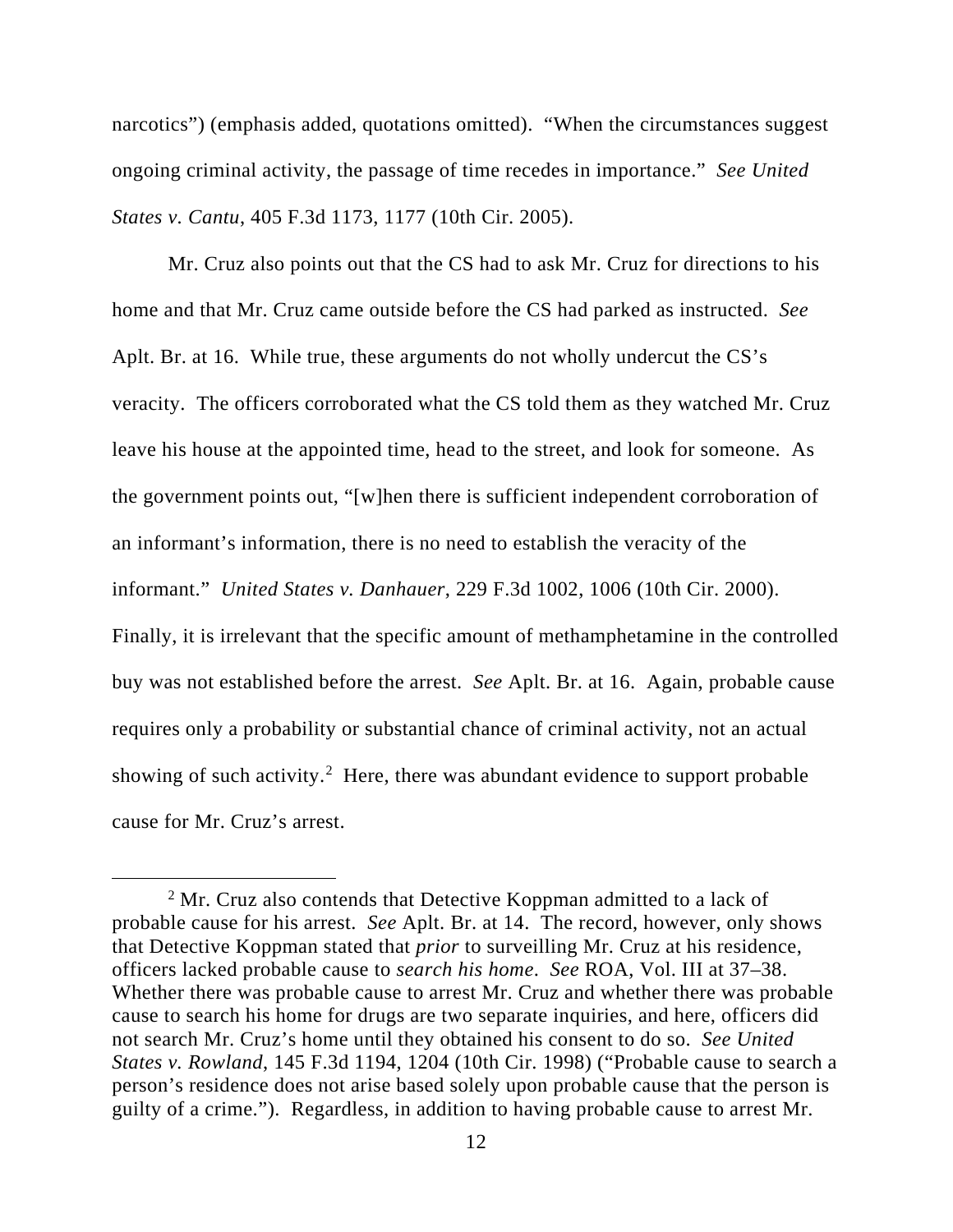### B. Exigent Circumstances

Having concluded there was probable cause to support Mr. Cruz's arrest, we must next ask whether there were exigent circumstances which would justify the officers' entry into Mr. Cruz's dwelling without a warrant. The district court ruled that this entry was supported by two exigent circumstances—destruction of evidence and hot pursuit.

# 1. Destruction of Evidence

We employ a four-part test to determine whether the likelihood of destruction of evidence justified the officers' warrantless entry. The test requires that an officer's entry be: "(1) pursuant to clear evidence of probable cause, (2) available only for serious crimes and in circumstances where the destruction of the evidence is likely, (3) limited in scope to the minimum intrusion necessary to prevent the destruction of evidence, and (4) supported by clearly defined indicators of exigency that are not subject to police manipulation or abuse." *Aquino*, 836 F.2d at 1272. The district court found that each of the four prongs were met. ROA, Vol. I at 140. Mr. Cruz does not dispute that drug trafficking is a serious crime or that the officers' entry was limited in scope to the minimum intrusion necessary to prevent the destruction of evidence. *See* Aplt. Br. at 12–20.

i. There was clear evidence of probable cause.

Cruz in his home, the officers had probable cause to believe that Mr. Cruz had transported drugs into his home after witnessing his flight.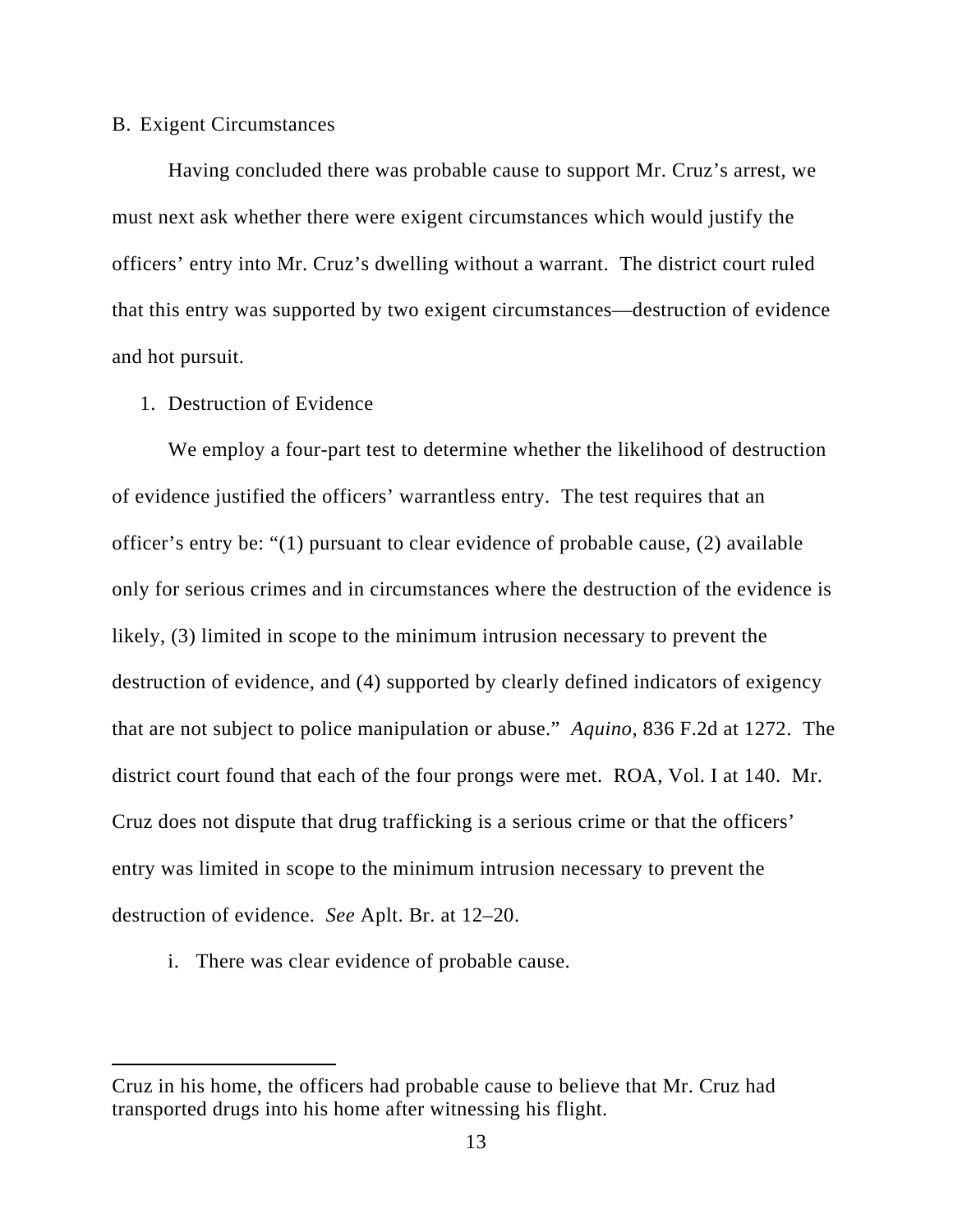As discussed above, officers had ample evidence of probable cause to arrest Mr. Cruz for drug trafficking when he was still outside of his home. When Mr. Cruz ran indoors from the location of a planned drug sale, police officers had reason to believe that he possessed drugs and was fleeing with them.

ii. Destruction of evidence was likely.

Because Mr. Cruz's arrest was supported by clear evidence of probable cause, we now turn to the second prong of the *Aquino* test, which has two parts: (1) the destruction of evidence must be likely and (2) the crime must be serious. Mr. Cruz only disputes the former.

In determining whether the destruction of evidence was likely, "we are guided by the realities of the situation presented by the record" and "evaluate the circumstances as they would have appeared to prudent, cautious, and trained officers." *United States v. Wicks*, 995 F.2d 964, 970 (10th Cir. 1993) (citing *United States v. Cuaron*, 700 F.2d 582, 586 (10th Cir. 1983)); *see also United States v. Creighton*, 639 F.3d 1281, 1288 (10th Cir. 2011).

Mr. Cruz contends that "there was no indication of loss or destruction of evidence when [Mr.] Cruz exited his home or stood outside." Aplt. Br. at 20. More specifically, he argues that officers did not observe a drug buy before following Mr. Cruz into his home and did not see any other signs consistent with the destruction of evidence. *Id.*

Under the circumstances presented, however, Detective Koppman's belief that Mr. Cruz would try to destroy evidence was justified. While a drug buy was not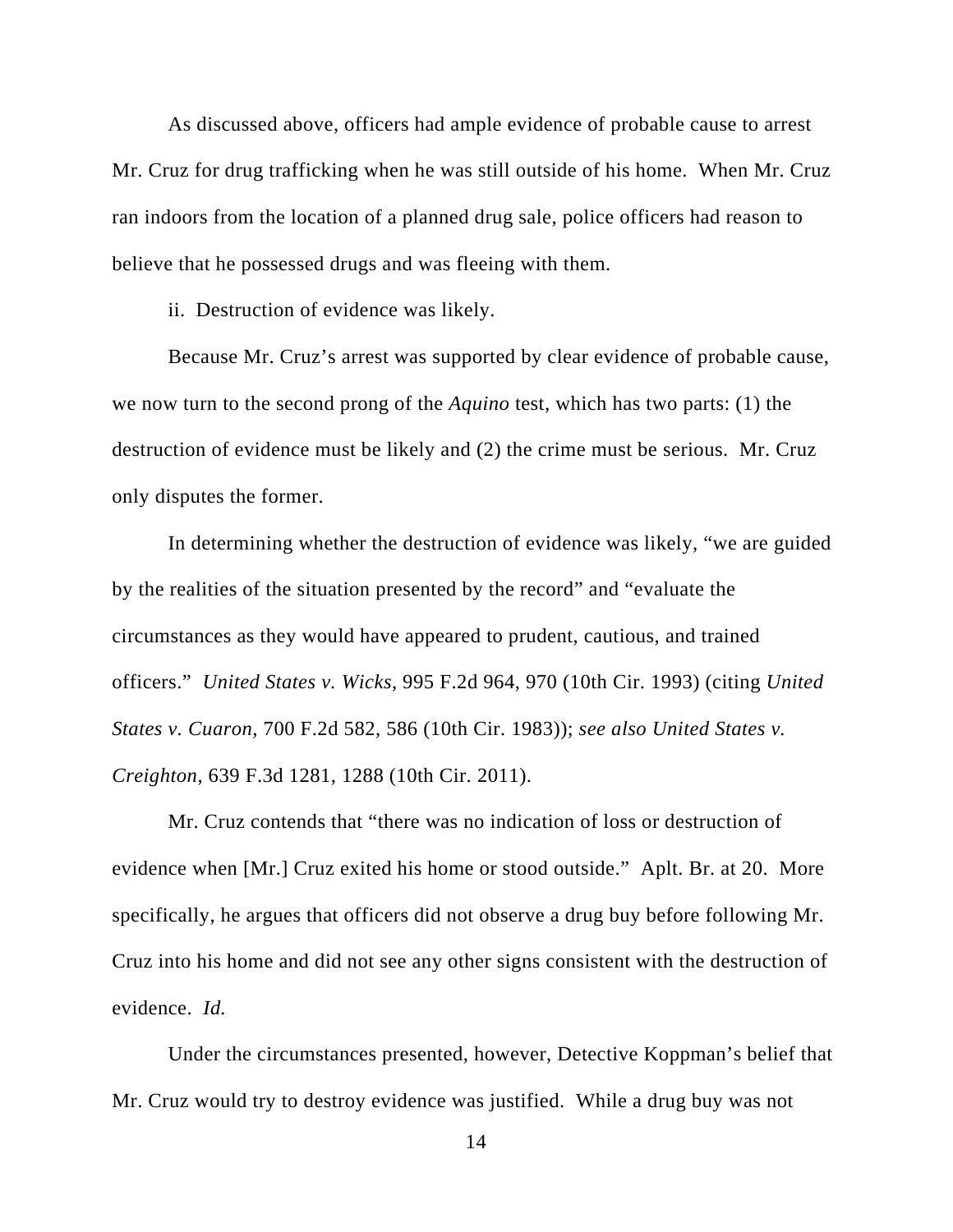completed, officers reasonably believed that Mr. Cruz went out to the street to engage in a prearranged drug transaction; he appeared at the agreed-upon time and place and appeared to be looking for someone. Therefore, although the officers did not see the controlled substance, it was logical for the officers to believe that Mr. Cruz had the controlled substance on his person in anticipation of the drug deal. And it was reasonable for officers to believe that Mr. Cruz was going to destroy that evidence—a small quantity of drugs—when he fled into his home upon seeing the officers, where there was ample opportunity for the destruction. *See Aquino*, 836 F.2d at 1273 (holding that the destruction of evidence was likely even though the officers did not see or hear the destruction because there was "evidence that the source of the cocaine was growing suspicious [of police activity]"). As Detective Koppman explained at the suppression hearing, he believed that Mr. Cruz was going to destroy evidence when he fled because "[t]hat's what narcotics traffickers do." ROA, Vol. III at 26. Detective Koppman relied on his training and experience, testifying that "[i]f [narcotics traffickers are] running away from us, it's usually because they have evidence that they don't want to be found with, and they want to try to get rid of it. Usually flushing it. Flushing it or throwing it over a fence, throwing it on a roof. I've seen it all." *Id.* The foregoing reasonably created an exigency under the totality of circumstances, despite the fact that the officers did not hear or see the evidence being destroyed. *See Aquino*, 836 F.2d at 1273.

iii. Officers' entry was limited in scope to the minimum intrusion necessary to prevent the destruction of evidence.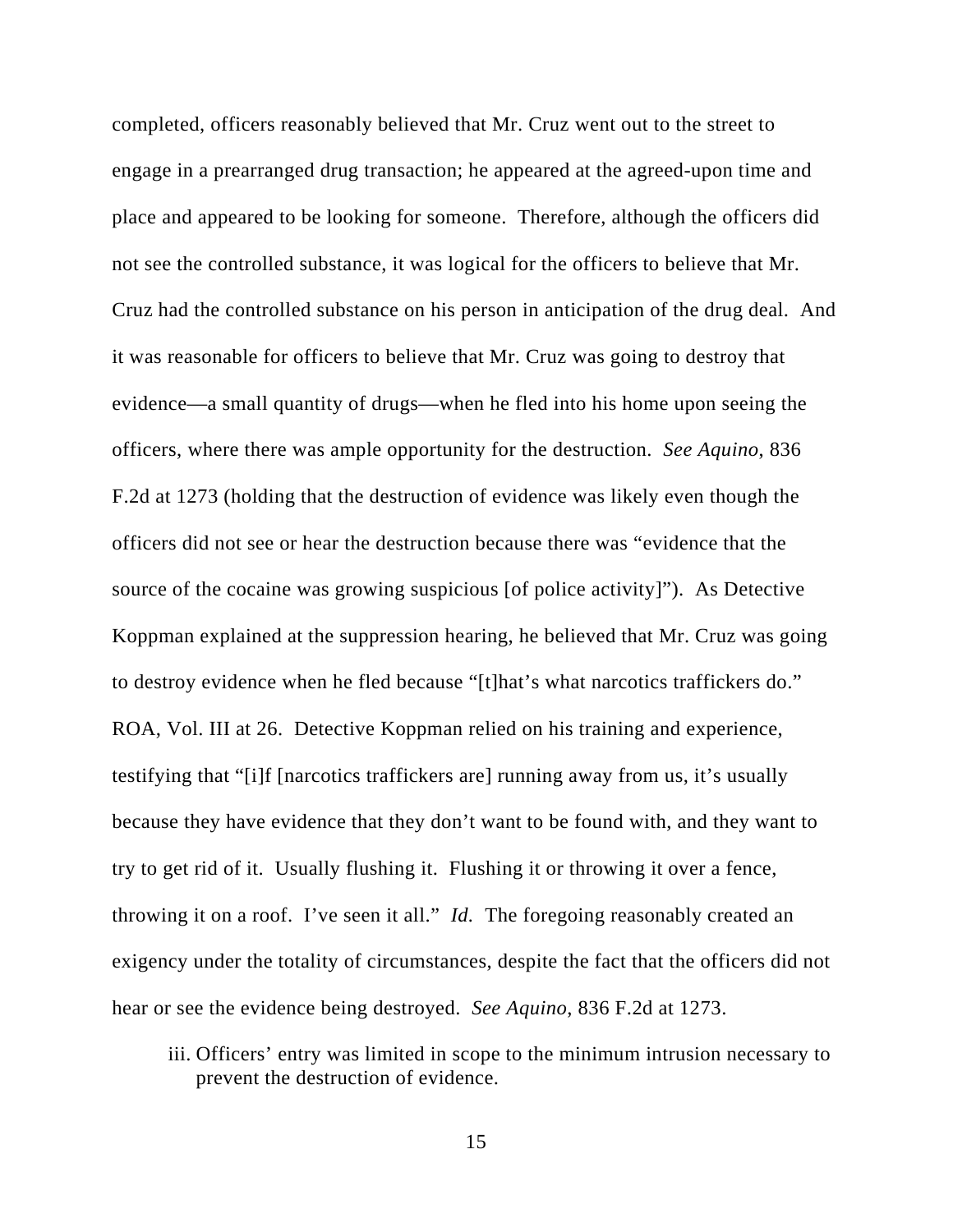Mr. Cruz does not dispute that the officers' entry was limited in scope to the minimum intrusion necessary to prevent destruction of the evidence. He has therefore waived this argument. *See United States v. Beckstead*, 500 F.3d 1154, 1162–63 (10th Cir. 2007) (finding that defendant waived an argument by failing to include the argument in opening brief).

Regardless, the officers' entry here was limited in scope to the minimum intrusion necessary to prevent the destruction of evidence. Officers went into the bathroom of the residence—where Mr. Cruz was located—and they did not search anywhere else in the house until they obtained Mr. Cruz's consent to do so. *See* ROA, Vol. III at 32–36.

iv. Officers' warrantless entry was supported by clearly defined indicators of exigency not subject to police manipulation or abuse.

As for the fourth prong, police manipulation is present only when officers "engag[e] or threaten[ ] to engage in conduct that violates the Fourth Amendment." *Hendrix*, 664 F.3d at 1339–40 (quoting *Kentucky v. King*, 563 U.S. 452, 462 (2011)) (alterations added).

Although acknowledging the Supreme Court's holding in *King*, Mr. Cruz relies on pre-*King* cases to argue that the police created the exigency here by setting up a controlled buy but failing to obtain a warrant. *See* Aplt. Br. at 22–23. *King*  forecloses Mr. Cruz's argument. *King* answered the following question: "Under what circumstances do police impermissibly create an exigency?" 563 U.S. at 471. In doing so, it rejected the rule that police are prohibited from relying on an exigency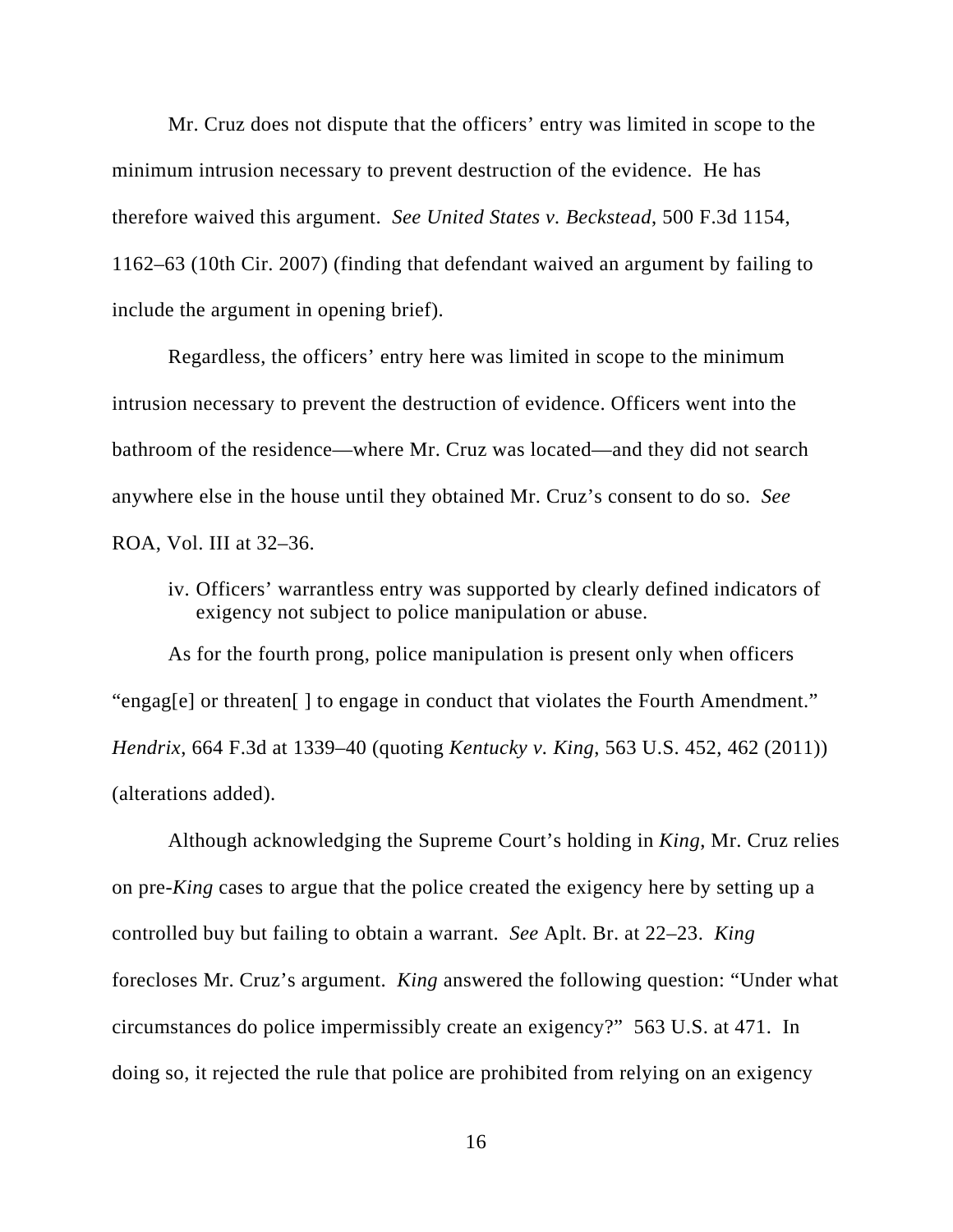where "it was reasonably foreseeable that the investigative tactics employed by the police would create the exigent circumstances." *Id.* at 464–65 (internal quotation marks omitted) (reasoning that it would create difficulties for law enforcement officers who must make quick decisions in the field). Rather, *King* held that the police only impermissibly create an exigency when they engage or threaten to engage in conduct that violates the Fourth Amendment. *Id.* at 462.

Here, the officers did not create the exigency by engaging or threatening to engage in conduct that violates the Fourth Amendment. As discussed above, the officers had probable cause for Mr. Cruz's arrest before he entered his home, and Mr. Cruz created the exigency of their having to enter his home when he fled from the officers. *See id.* at 470 (explaining that individuals who "elect to attempt to destroy evidence have only themselves to blame for the warrantless exigent circumstances search that may ensue"). Moreover, we have concluded that similar investigative tactics do not violate the Fourth Amendment. For instance, in *Hendrix*, we concluded that a warrantless entry into a defendant's motel room was justified where officers went "directly to the motel room at night without first seeking a warrant or further corroboration of the informant's tip, [gave] a false name, and continually demand[ed] entry after initially being refused." 664 F.3d at 1339. As in *Hendrix*, Mr. Cruz has not argued that the officers "threatened to enter the [residence] without permission unless admitted." *Id.* at 1340. For these reasons, the fourth prong is satisfied. The officers' warrantless entry was therefore justified under the destruction of evidence exception to the warrant requirement.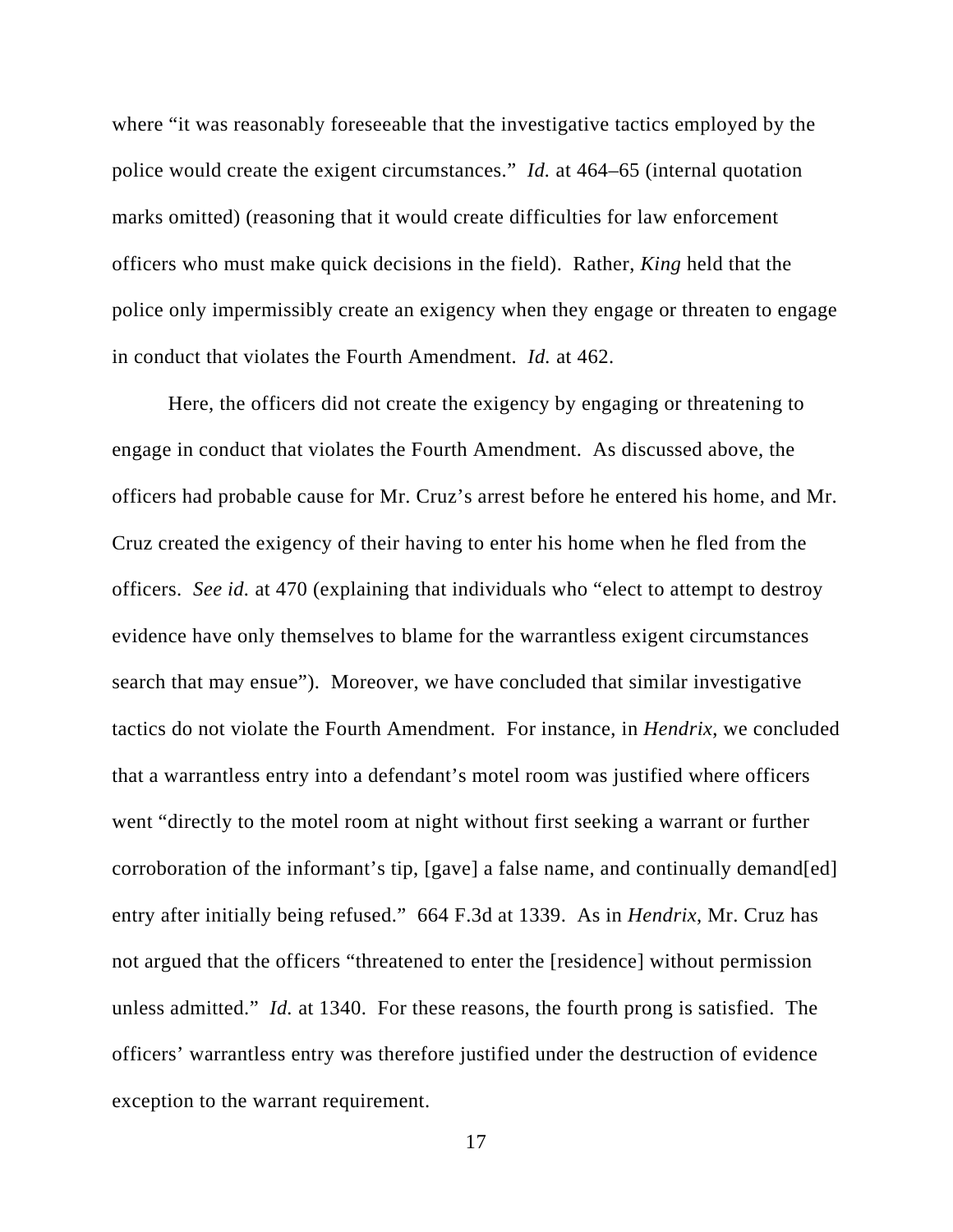#### 2. Hot Pursuit

The government argues—and the district court found—that the hot pursuit exception to the warrant requirement also justified the officers' entry into Mr. Cruz's home. Aple. Br. at 27; ROA, Vol. I at 140–42. On appeal, Mr. Cruz contends that this exception is inapplicable because the "police were not in the process of conducting a legitimate warrantless arrest [or] in the process of making an arrest at all." Aplt. Br. at 21.

One category of exigent circumstances is "an ongoing hot pursuit of a fleeing suspect." *United States v. Martin*, 613 F.3d 1295, 1299 (10th Cir. 2010). Under this doctrine, "police who attempt to arrest [a] felon outside [her] home may pursue her if she takes refuge inside." *Aquino*, 836 F.2d at 1271 (citing *United States v. Santana*, 427 U.S. 38, 42–43 (1976)). In other words, "a suspect may not defeat an arrest which has been set in motion in a public place." *Santana*, 427 U.S. at 43. "[H]ot pursuit means some sort of a chase, but it need not be an extended hue and cry in and about (the) public streets." *Id.* at 42–43 (internal quotation marks omitted). Hot pursuit occurs when an officer is in "immediate or continuous pursuit" of a suspect from the scene of a crime. *Welsh v. Wisconsin*, 466 U.S. 740, 753 (1984).

As discussed above, Mr. Cruz's contention that there was no probable cause for his arrest is without merit. At issue, then, is Mr. Cruz's contention that the officers were not in the process of making an arrest. *See Manzanares v. Higdon*, 575 F.3d 1135, 1147 (10th Cir. 2009) (noting that both probable cause *and* either a warrant or exigent circumstances are required "to seize an individual in his home").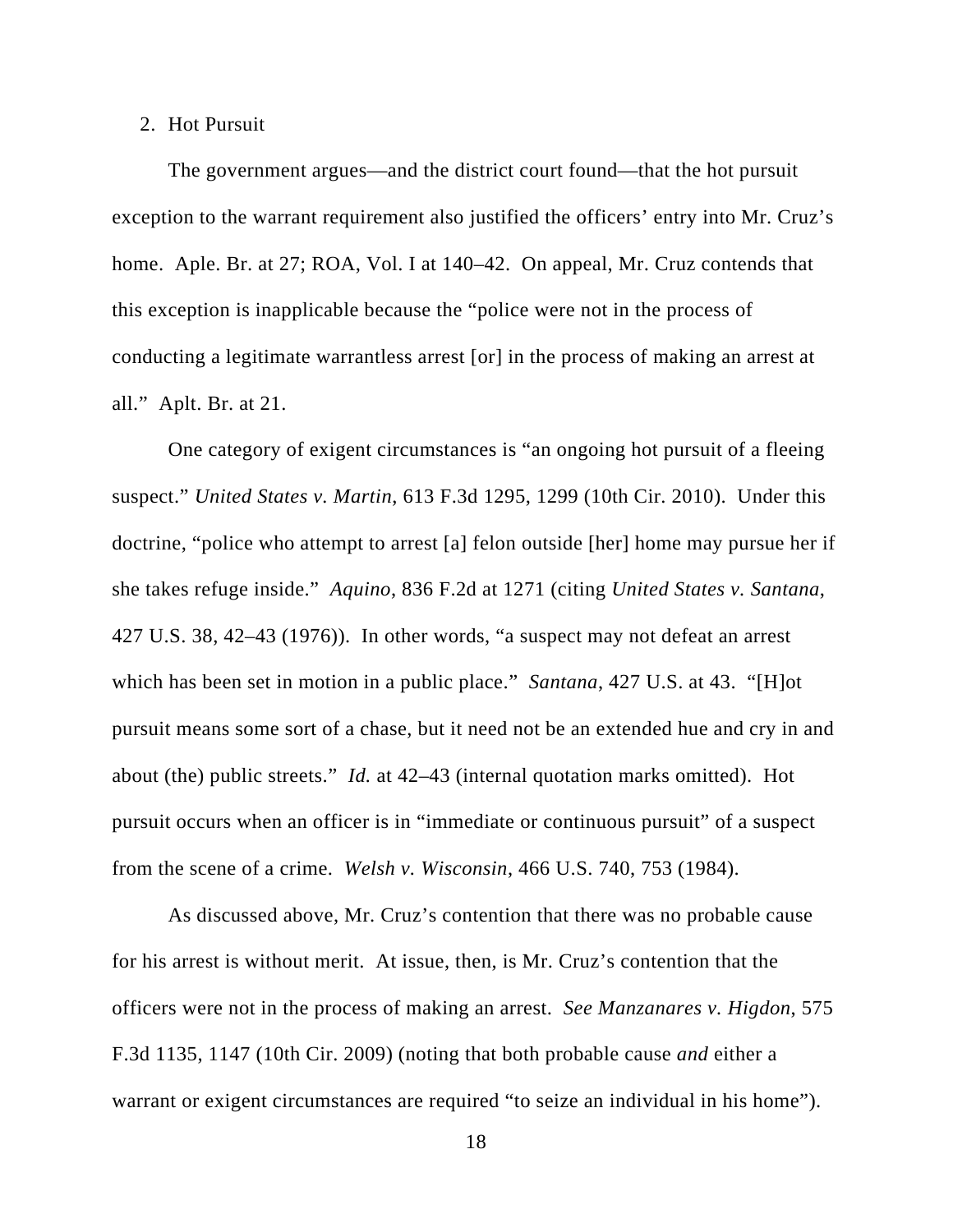The record demonstrates that the officers were in "immediately or continuous pursuit" of Mr. Cruz from a public street into his home after he fled, in an effort to apprehend him. *Welsh*, 466 U.S. at 753. Detective Koppman testified that Mr. Cruz walked "out to the street," ROA, Vol. III at 24, then ran from the officers into his home, *id.* at 47. "When he ran," the officers tried to apprehend him, "[giving] him specific instructions to stop running, to get on the ground." *Id.*; *see United States v. Alarcon-Gonzalez*, 73 F.3d 289, 292 (10th Cir. 1996) ("An order to freeze communicates that suspects are not free to leave and is sufficient to effect a seizure."). Mr. Cruz did not stop, however. Instead, Detective Koppman testified that Mr. Cruz went "in the door [to his residence]," ROA, Vol. III at 32, and that the officers chased him immediately, *see id.* ("[W]e went in the door right after him."). *See also id.* at 36 (Detective Koppman stating that the chase occurred in a "matter of seconds"). Detective Koppman testified that as soon as the officers "[saw] him coming out of the bathroom . . . he was ordered to the ground and taken in custody." *Id.* at 32.

Mr. Cruz is correct that the officers *initially* did not want to arrest him, but the record demonstrates that their plans changed after he ran. At that point, officers attempted to seize him by asking him to stop and get on the ground, then arrested him immediately after chasing him into his home. Thus, Mr. Cruz's argument that "an arrest was not already in motion" when the officers went into the residence is not supported by the record. Aplt. Br. at 22. Accordingly, the hot pursuit exception, in addition to the destruction of evidence exception, justified the officers' warrantless